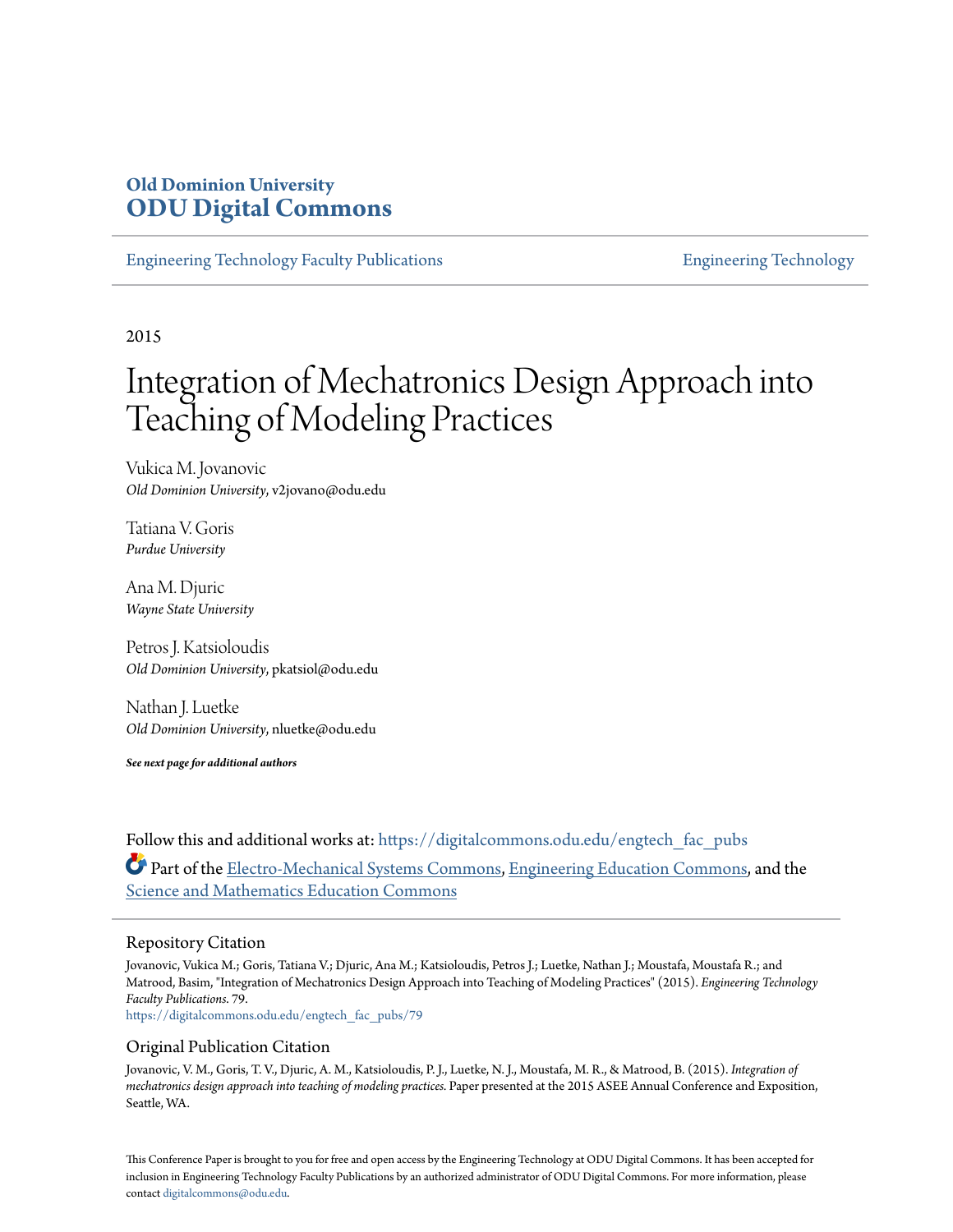### **Authors**

Vukica M. Jovanovic, Tatiana V. Goris, Ana M. Djuric, Petros J. Katsioloudis, Nathan J. Luetke, Moustafa R. Moustafa, and Basim Matrood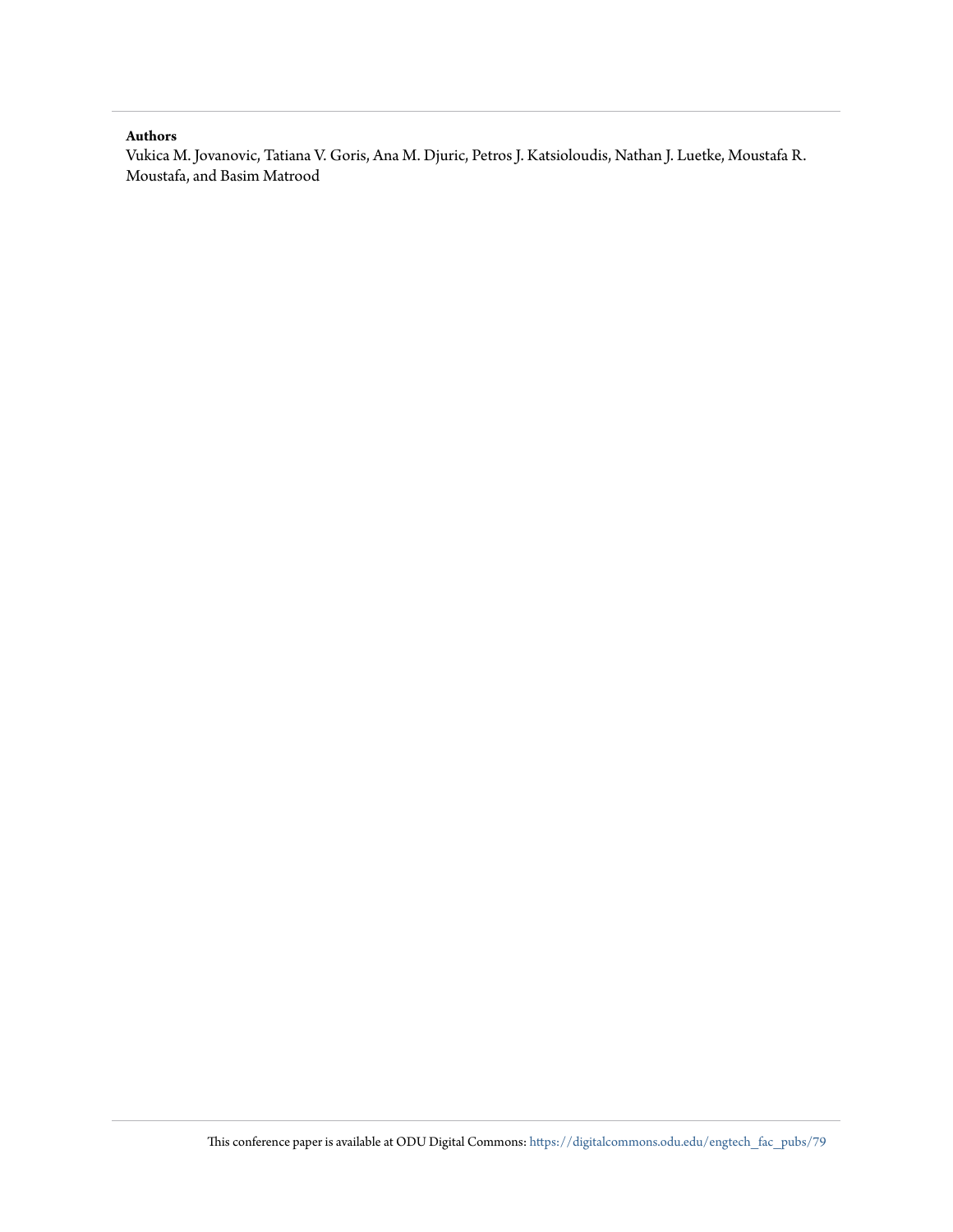

# Integration of Mechatronics Design Approach into Teaching of Modeling Practices

### Dr. Vukica M. Jovanovic, Old Dominion University

Dr. Jovanovic received her dipl.ing and M.Sc. in Industrial Engineering from University of Novi Sad, Serbia. She received a PhD in Technology at Purdue University, while working as a PhD student in Center for Advanced Manufacturing, Product Lifecycle Management Center of Excellence. Dr. Jovanovic is currently serving as Assistant Professor of Engineering Technology, Frank Batten College of Engineering and Technology at ODU. She is teaching classes in the area of mechatronics and computer aided engineering. In last fourteen years, she has teaching solid modelling in seven different software platforms (IronCAD, AutoCAD, Inventor, SolidWorks, Creo, Catia and NX) to over 600 students and 120 industry practitioners. So far, she taught mechatronics related courses to around 240 students. She taught machine elements to 28 students.

### Dr. Tatiana V. Goris, Purdue University, Columbus, IN

Dr. Tatiana Goris (tgoris@purdue.edu) is a Clinical Assistant Professor at Purdue University (College of Technology at Columbus, IN). She teaches various undergraduate courses in Mechanical Engineering Technology. In 2012 Dr. Goris received her PhD in Technology from Purdue University, IN. She also obtained MS degree (1999) in Electronics Engineering from Taganrog Institute of Technology, Russia.

### Dr. Ana M. Djuric, Wayne State University

Dr. Ana Djuric, Assistant Professor of Engineering Technology, will be a Co-PI and will bring her expertise in mechanical engineering, more specifically in industrial robotics and manufacturing to the team. She developed new introductory Robotic theory course and two robotic modules with industry grants (Omnibus Fund Support of Instructional Technology and Industrial Equipment Grant from General Motors). Dr. Djuric research areas are Industrial robots, kinematics, dynamics, and control and advanced manufacturing systems.

### Dr. Petros J Katsioloudis, Old Dominion University

Petros J. Katsioloudis is an Associate Professor and the Industrial Technology Program Leader, Department of STEM Education and Professional Studies, Old Dominion University, Norfolk, VA. His research focuses on improving teacher and student performance in STEM education, and enhancing the development of a national STEM-educated workforce.

### Prof. Nathan John Luetke, Old Dominion University

Nathan Luetke Received his BS in Mechanical Engineering Technology from Old Dominion University followed shortly after by an MS in Mechanical Engineering. While Pursuing his Masters degree Nathan spent two years at Swales Aerospace followed by one year at Lockheed Martin contracting for NASA Langley Research Center in Hampton, VA. While there he had the opportunity to perform radiation analyses and shield optimization on models of the International Space Station, possible lunar habitats and vehicles for transport to Mars in the effort to increase radiation mitigation for the astronauts and equipment. In that time he co-authored eight conference proceedings and completed his MS degree with research focused on high-speed combustion and rocket-based combined cycles.

Nathan has focused his own research on the fuel mixing and combustion characteristics of dual-mode scramjet engines, authoring and co-authoring four conference proceedings in addition to his work with radiation mitigation. Currently Nathan is a lecturer in the engineering technology department teaching CAD based courses, Thermodynamics and Fluid Mechanics. He is involved with the Thermodynamic and Fluids laboratories and is interested in incorporating renewable energy systems into the lab environment.

### Prof. Moustafa R. Moustafa, Old Dominion University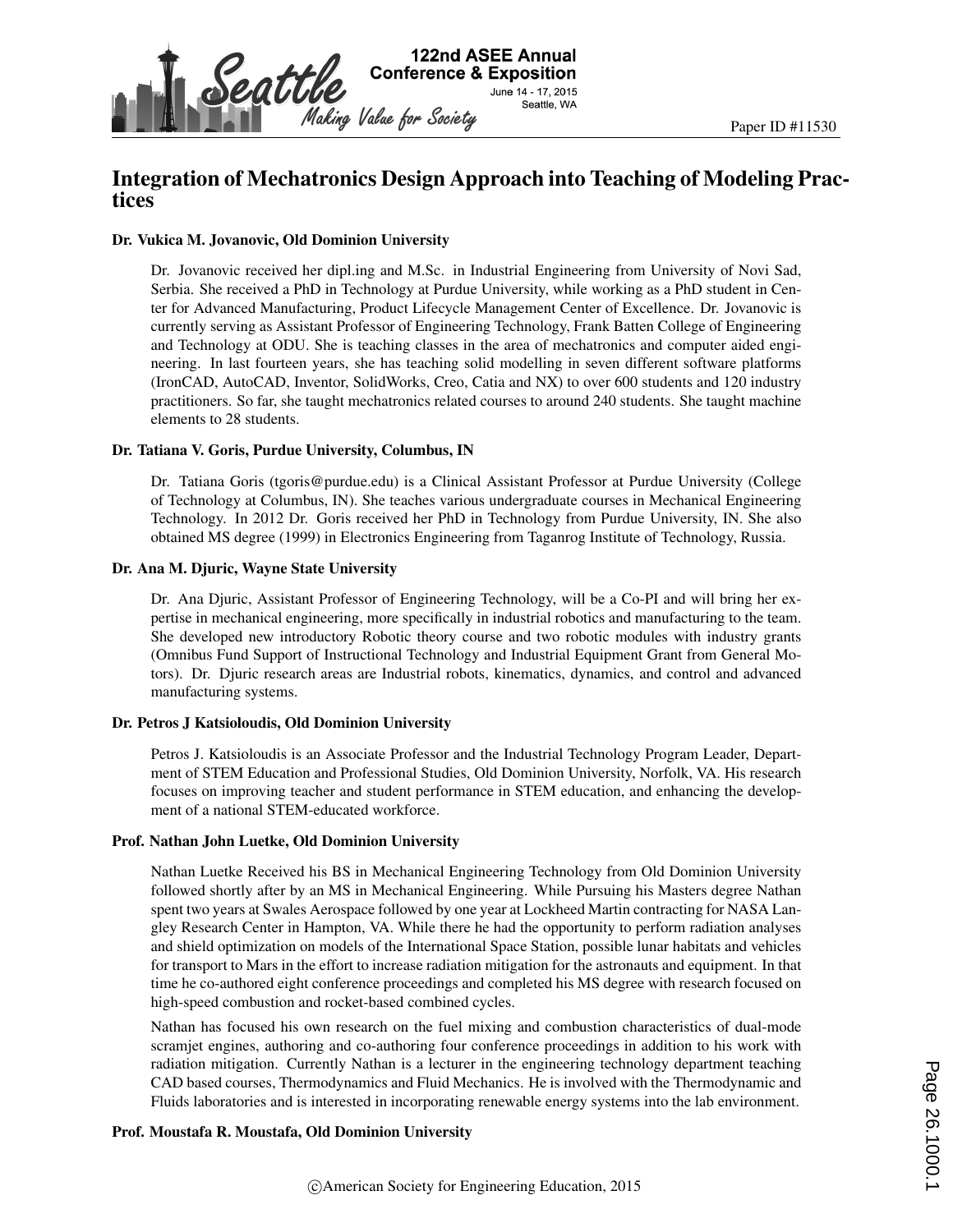

Professor Moustafa joined the Mechanical Engineering Technology department in August of 1979. Since then, he continuously taught, advised, guided and supervised students helping them to acquire the necessary knowledge, education, technical, ethical and communication skills. He is well respected and recognized by our graduates for his contributions resulting in their career successes. Moustafa is in charge of the senior design project for the mechanical engineering technology department. He encourages seniors to work on practical projects. Some of these projects are provided by local industrial and manufacturing corporations as a result of personal contacts and relationships with alumni. This interaction has proven to be invaluable in the growth and development of our graduates and sometimes leads to hiring opportunities. Moustafa has been instrumental in the development and offering of online senior classes to off campus students in support of the growing trend of distance education Moustafa is the faculty advisor of the student chapter of the Society of Manufacturing Engineers.

### Basim Matrood, Old Dominion University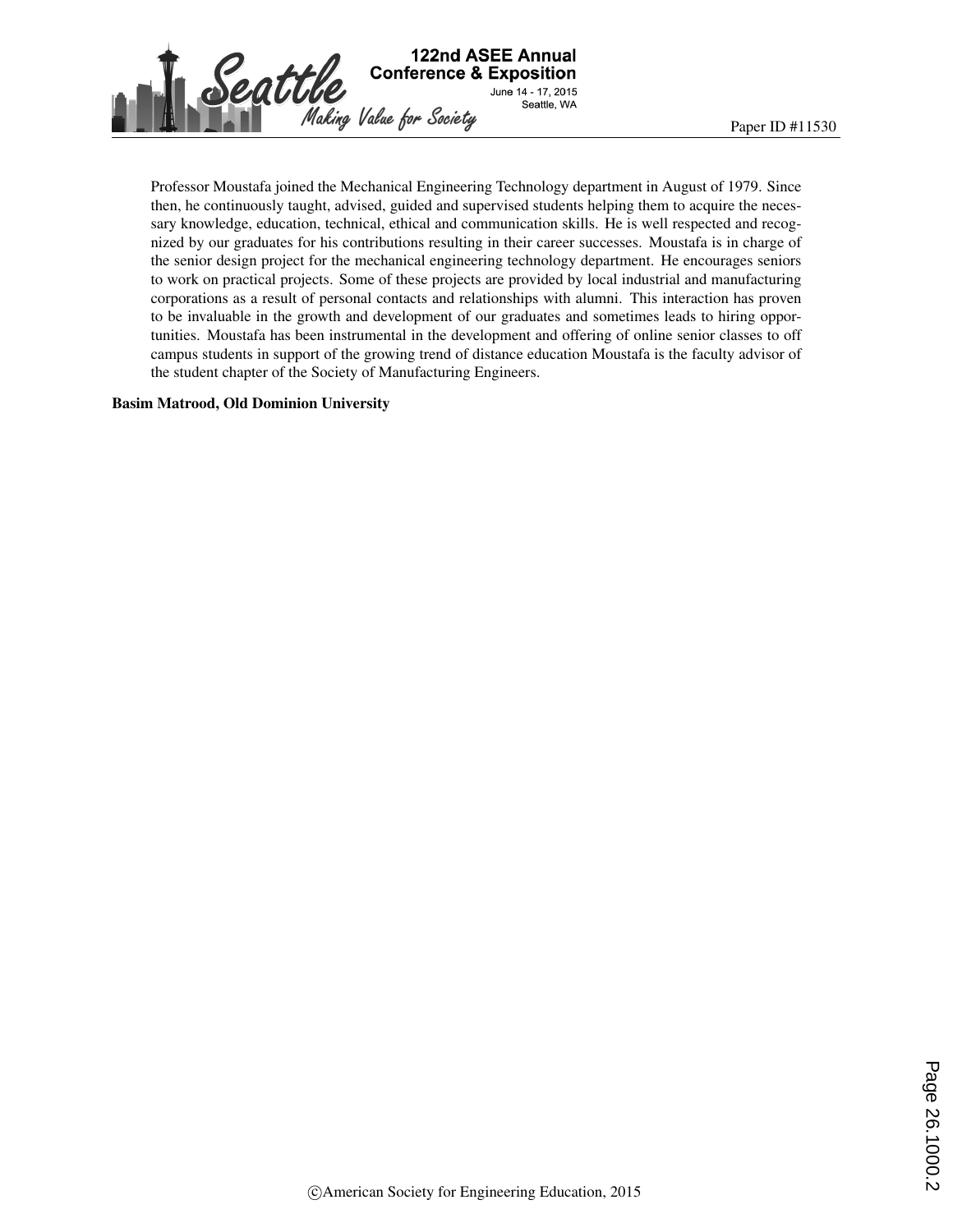# **Integration of Mechatronics Design Approach into Teaching of Modeling Practices**

### **Abstract**

Engineering design has transformed significantly due to advances in embedded system design and computer technologies. Almost every mechanical design today has some electrical and electronic components. Many products manufactured today contain both electrical and mechanical components and systems. Mechatronics is a design process that is multi-disciplinary in nature and integrates principles of many engineering disciplines including, but not limited to, mechanical engineering and mechanical engineering technology, electrical engineering and electrical engineering technology, and controls engineering. Mechatronic systems can be found in many different places today. These range from computer hard drives and robotic assembly systems, to washing machines, coffee makers, printers, and medical devices, as well as to various advanced manufacturing machines and devices that are numerically controlled, such as additive manufacturing machines, rapid prototyping machines and multi-axis CNC machines. The main purpose for integrating a mechatronics themed activity into a computer-modeling course is to engage students in project-based learning through hands-on activities related to modeling a mechatronic device. Students learn the basics of electromechanical systems, the integration of machine elements (gear reducer) and the basics of actuators (electrical motor), all of which are fundamental to understanding mechatronic systems through activities related to the mechatronic design principles. Hence, engineering design for mechanical engineers and mechanical engineering technologists have to involve embedded multi-disciplinary knowledge with the understanding of both mechanical and electrical systems. This paper will focus on presenting the use of modeling as a vehicle to teaching more complex engineering concepts, such as gears, linkage analysis, animation and the solid modelling course content.

### **Introduction**

A large number of products manufactured today contain both electrical and mechanical components and systems. Mechatronics is a design process that is multi-disciplinary in nature and integrates principles of many engineering disciplines including, but not limited to, mechanical engineering, electrical engineering, and controls engineering<sup>1</sup>. Mechatronic systems can be found in many different places today. These range from computer hard drives and robotic assembly systems to washing machines, coffee makers, printers, and medical devices<sup>1,2</sup>. They can be identified as electronics and consumer durables, vehicle systems, communication systems, on-board control systems, biomedical instrumentation, office equipment, industrial machinery and equipment, large-scale transportation, and equipment<sup>3</sup>. Hence, design and manufacturing engineering of such products requires multidisciplinary skills. Students from mechanical engineering technology programs need to understand the basics of electromechanical systems, sensors and actuators, all of which are fundamental to understanding mechatronic systems. In this way, they are better prepared for their future careers in which they will need to collaborate with engineers from different disciplines, such as electrical, electronics, and computer programming and development. The project "Parametric Assembly Design," presented in this study, is part of a greater initiative at Mechanical Engineering Technology program at Department of Engineering Technology at Old Dominion University, Norfolk, Virginia, which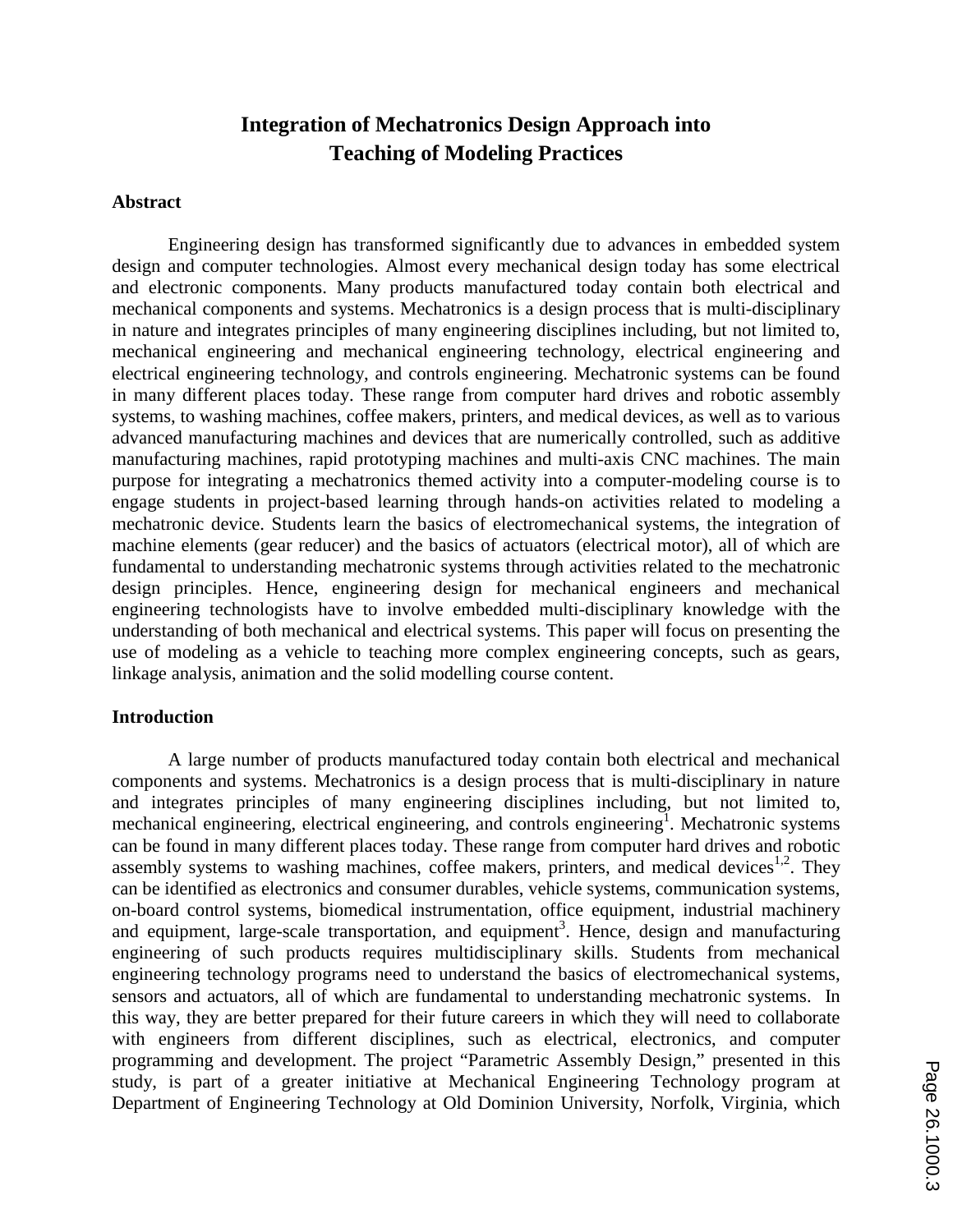focuses on the development of new courses in the area of mechatronics systems design. Two courses were developed in the last three years, to include: Introduction to Mechatronics and Mechatronics System Design<sup>4,5</sup>. In addition, the Computer Integrated Manufacturing course has been redesigned to include more information about mechatronics systems in manufacturing. The main idea is to enable mechanical engineering technology students with additional courses that are focused on a multidisciplinary perspective, such as mechatronics. In addition, various senior design projects increased design, manufacture, and assembly of some sort of mechatronic system<sup>1</sup>. The project presented in this paper is following the same thread, embedding mechatronics design methodology in a computer solid modeling course. Students get preexposed to gears, mechanisms, and electrical motor – drive gear coupling. In this way, they get some basic understanding of how electrical elements, such as electrical motor, can have influence on purely mechanical elements – a gear reduction system.

# **Project Based Learning Activity Description**

The main task in this project was to model all necessary parts, select standard parts from the standard parts database in the Computer Aided Design (CAD), assemble all components, and animate the main assembly of a robotic kit. Students had two possible data sources for their final project: one from the textbook<sup>6</sup>, which included the majority of the parts, and one from the kit,<sup>7</sup> which included a small autonomous robot. The kit for this project is a four legged walking type of mechanism: a "mechanical tiger"<sup>6</sup>. The Mechanical tiger assembly, shown in Figure 1, is a part of the Robocraft Series<sup>7</sup>, which consists mainly of robots with mechanical and unique movement realized via motor. The CAD modeling software used in this class was Autodesk's Inventor. The main purpose of integrating this activity into this course was to engage students in project-based learning (PBL) through hands-on activities related to modeling of an electromechanical (mechatronic) device. Every assignment in this course was a part of the final project, as the majority of parts students were modeling are integrated in the final assembly.



Figure 1: TAMIYA® Robot Kit - Mechanical Tiger: a) assembled and b) parts in the kit<sup>7</sup>

This robotic kit series includes a transparent plastic body and a transparent plastic gearbox, which enables visual access to the gearbox and its related mechanical functioning. Tools are supplied within the kit for easy assembly of all necessary screws and snap-lock parts. The mechanical tiger kit can be ordered with the textbook from the bookstore<sup>6,7</sup>. Power from the electrical motor is transferred to the legs via crank plates to make the tiger walk<sup>7</sup>. There are two available gear ratios joined with four different strides. In this way eight different speeds can be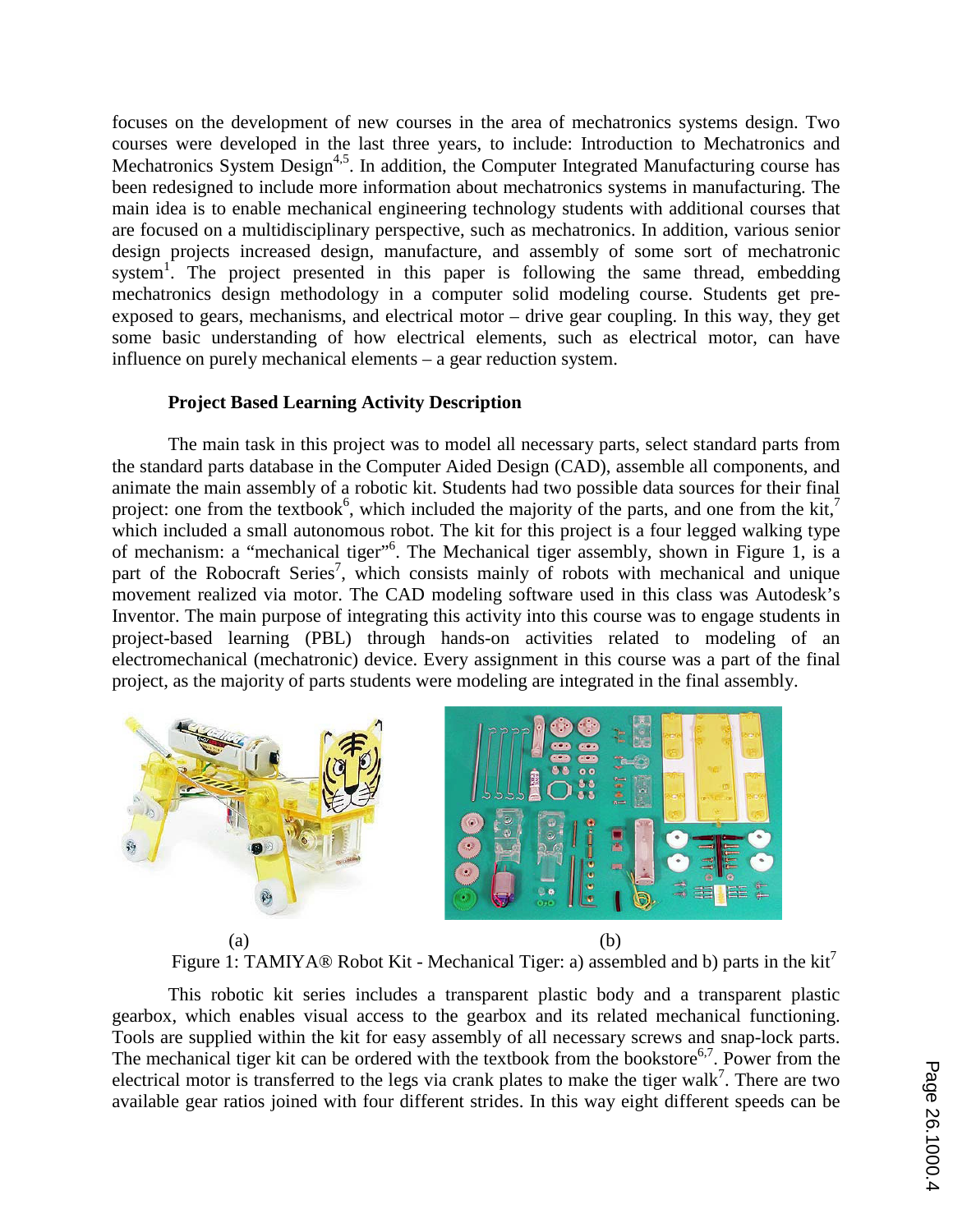adjusted. There is a reverse switch on the tiger that allows for a backward movement<sup>7</sup>. The bill of materials for mechanical tiger parts is given in the Figure 2.



Figure 2: TAMIYA® Robot Kit - Mechanical Tiger part list<sup>1</sup>

Not all of the parts shown need to be modeled. The parts that are not modeled are the standard parts. Autodesk's Inventor has the database of standard parts available with the academic software version named "Content Center." However, saving and using these standard parts needs other skills related to the CAD project file management, such as retrieving files from the Content Center and saving them to the appropriate assembly file folder. The free student version of software does not include such a database, so this has to be done in the lab.

# **Mechatronics Design Approach Integration into Computer Solid Modeling Instruction**

The overall focus of this project was to create a project-based learning environment that would have multiple layers of instruction. The overarching learning objective is teaching students how to design parts, assemblies, and drawings in 3D in one commercially available software package. Other important objectives that were integrated in this class include: understanding mechatronic and electro-mechanical systems by example of one autonomous robot kit, the mechanical tiger. Students were able to make an animation of the tiger robot by integrating a motion from the electrical motor to the motion of gear redactor in a tiger box. This was done by using the polar coordinate system, an axis which both electrical motor and a gear share, as well as by defining an assembly parameter between two planes – one plane at the electrical motor and one plane on a gear. This angle constrain is important for animation. It is a variable that represents degrees of freedom by which the whole motion is controlled. This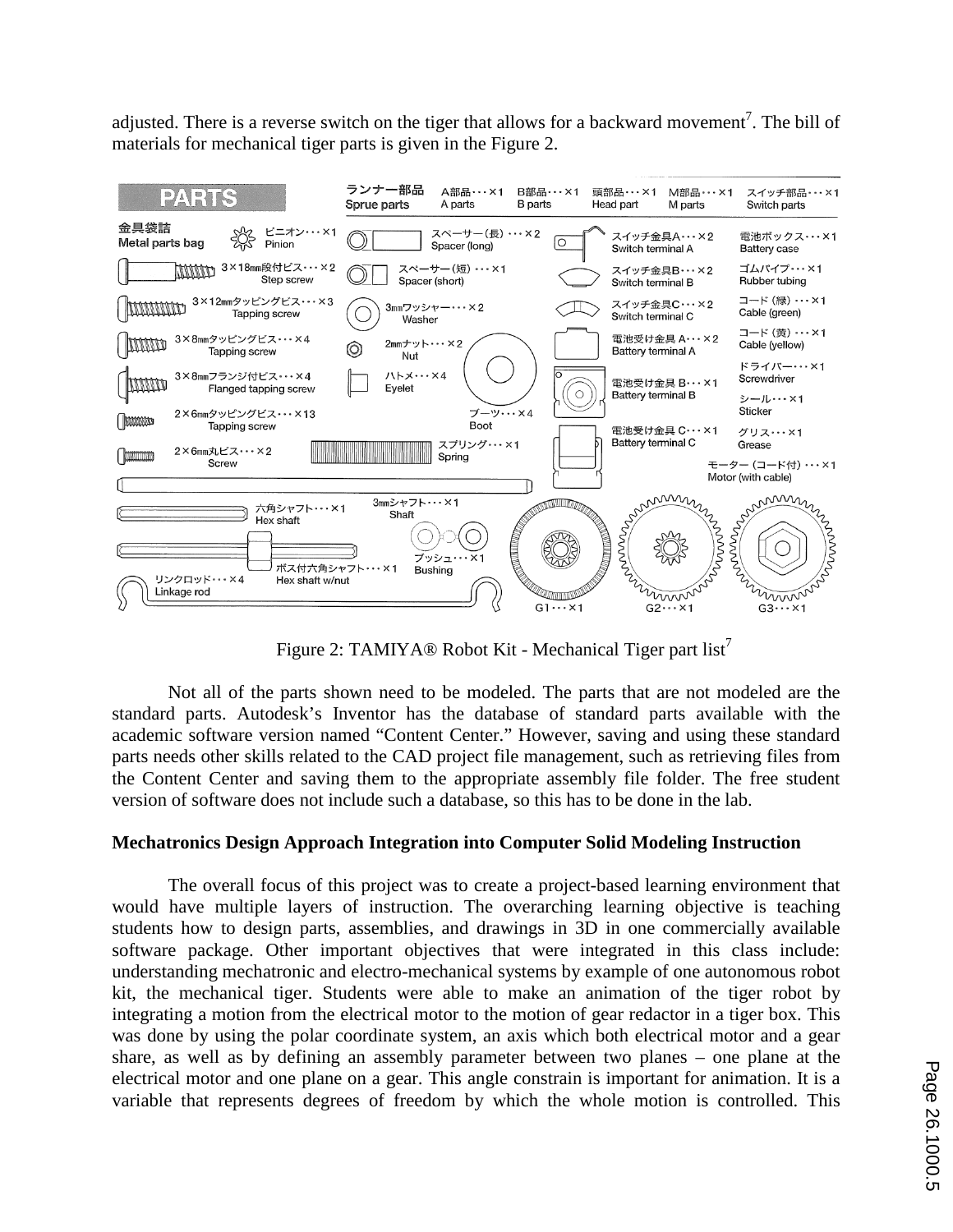understanding serves as a good basis of how the industrial robots are controlled. They have various degrees of freedom and various electrical motors enabling motion to their linkages. Understanding of polar coordinate systems, and how to define animation in mechanical CAD, is the basis for good understanding of the dynamic structure of a mechatronic system. In addition, creation of linkage analysis in mathematical modeling software GeoGebra<sup>8</sup> provides students with a dynamic nature of electromechanical systems and mechatronics. Points on moving linkages and components are not static. Their coordinates are necessary for further control of electro-mechanical and mechatronics systems. Therefore, knowing how to create a dynamic 3D model (animation) is beneficial for future analysis in many ways. Engineers can get important information about collision, location of components during use, and more. Figure 3 shows the elements of the mechatronic design approach that were covered in this class through this projectbased learning activity through the computer solid modelling experience.



Figure 3: Mechatronics design approach integration into Computer Solid Modeling

The core skill development given to students through this project was computer solid modeling. This project included various other layers of instruction, such as mechatronics; gears, standard parts, planar linkage mechanisms, animation, and design verification (Figure 4).



Figure 4: Different facets of instructions of computer solid modelling with mechatronics methodology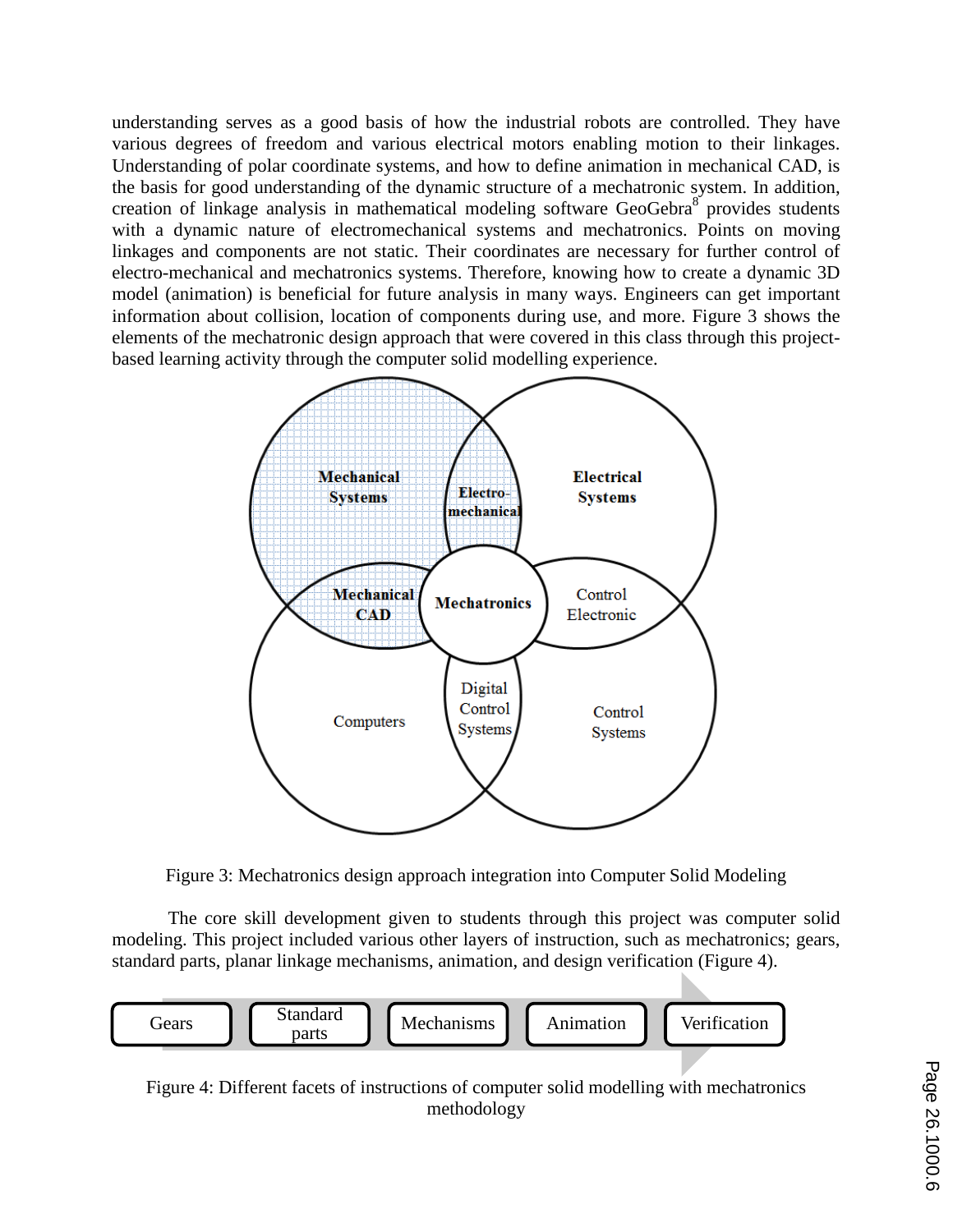Gears are one of the most important machine elements. At Universities A and B, machine elements are not taken in the freshman year because they require successfully completed courses such as Statics, Strength of Materials, and Calculus I. In this project students get exposed to different parameters that are needed for a gear design and they are required to model six different gears. An example of gears submitted by students is given in Figure 5.



Figure 5: Example gears submitted by students  $(G2 - left, G3 - right)$ 

Standard parts are the parts that can be purchased and do not need to be modeled. Students learned how to generate standard parts from a catalog (Content Center) in CAD software used in this project (Autodesk's Inventor). They were required to select appropriate standard sizes from given family trees, as shown in Figure 6.



Figure 6: Examples of standard parts used in this assembly submitted by students

Mechanisms are another topic that is important for the design of mechatronics systems. Approximately two weeks of this course were focused on learning about the basic type of planar four-bar linkage mechanisms. In addition to CAD software, students were required to learn how to create simulation of various mechanisms in open-source software, GeoGebra<sup>8</sup>. They constructed planar four-bar linkage and created animations to analyze movements of links for every given degree of freedom. During a two-week period, students created leg linkages of the mechanical tiger design and the mechanism of the overall mechanical tiger, as shown in Figure 7. They had various other examples of mechanisms, such as Jansen and Klann Mechanisms.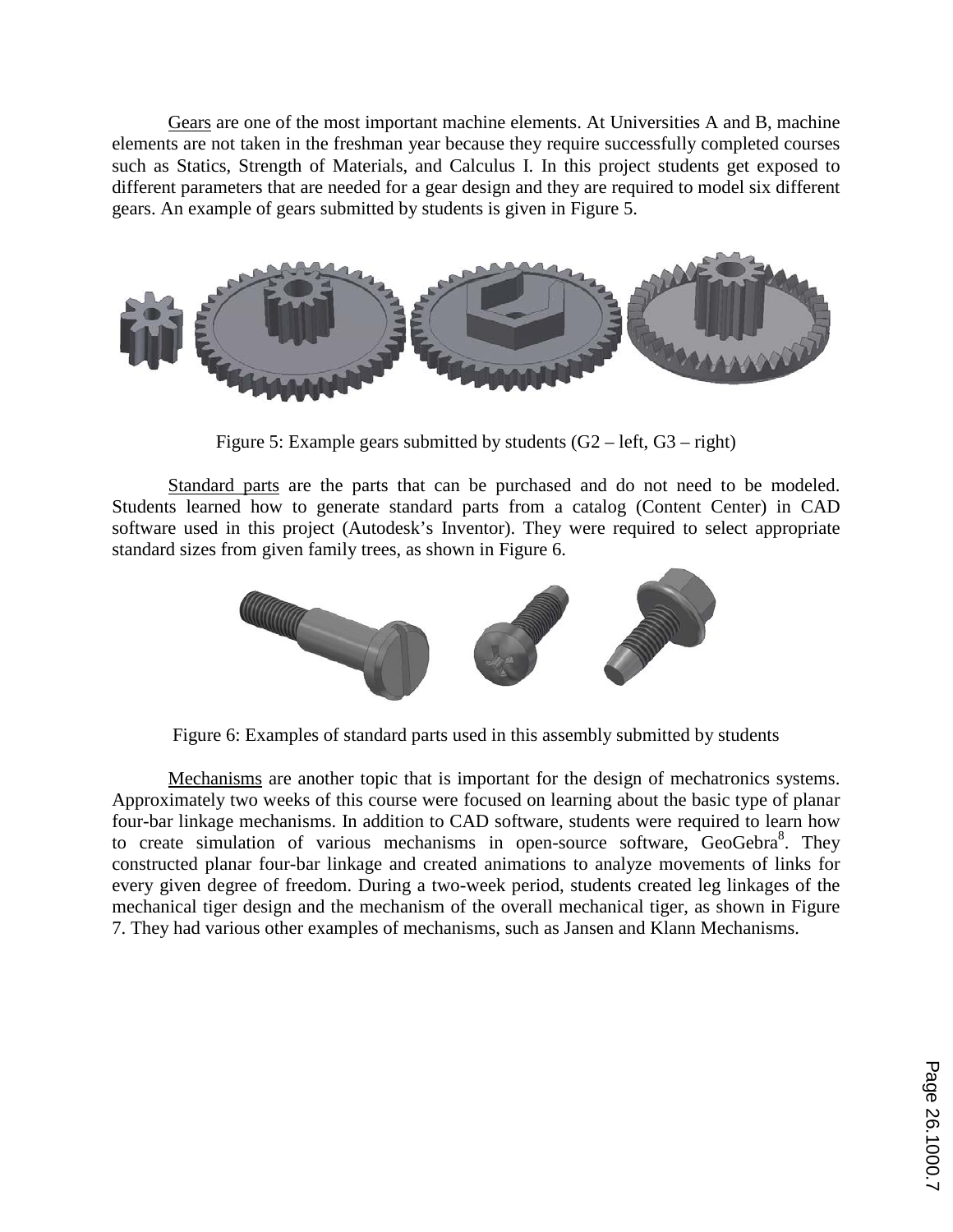

Figure 7: Example of linkage analysis submitted by student

Animation is another topic that was part of the visualization necessary to understand how the virtual model works in the digital environment. Students learned how to animate the tiger mechanism in the final project and see how the tiger would move. In this way, students learned one other form of engineering communication – animation. A snapshot of one of the submitted animations and its driving relation between two planes (one at electrical motor and another at the driving gear) is given in Figure 8.



Figure 8: Snapshot of the Mechanical Tiger animation and driving relation between to planes (electrical motor shaft and the gear pinion)

Verification was achieved by using the assembled Mechanical Tiger Robotic kit as physical verification to compare the 3D model in the CAD software and its animation. A snapshot of one of the student's submitted videos of the assembled tiger kit is given in Figure 9.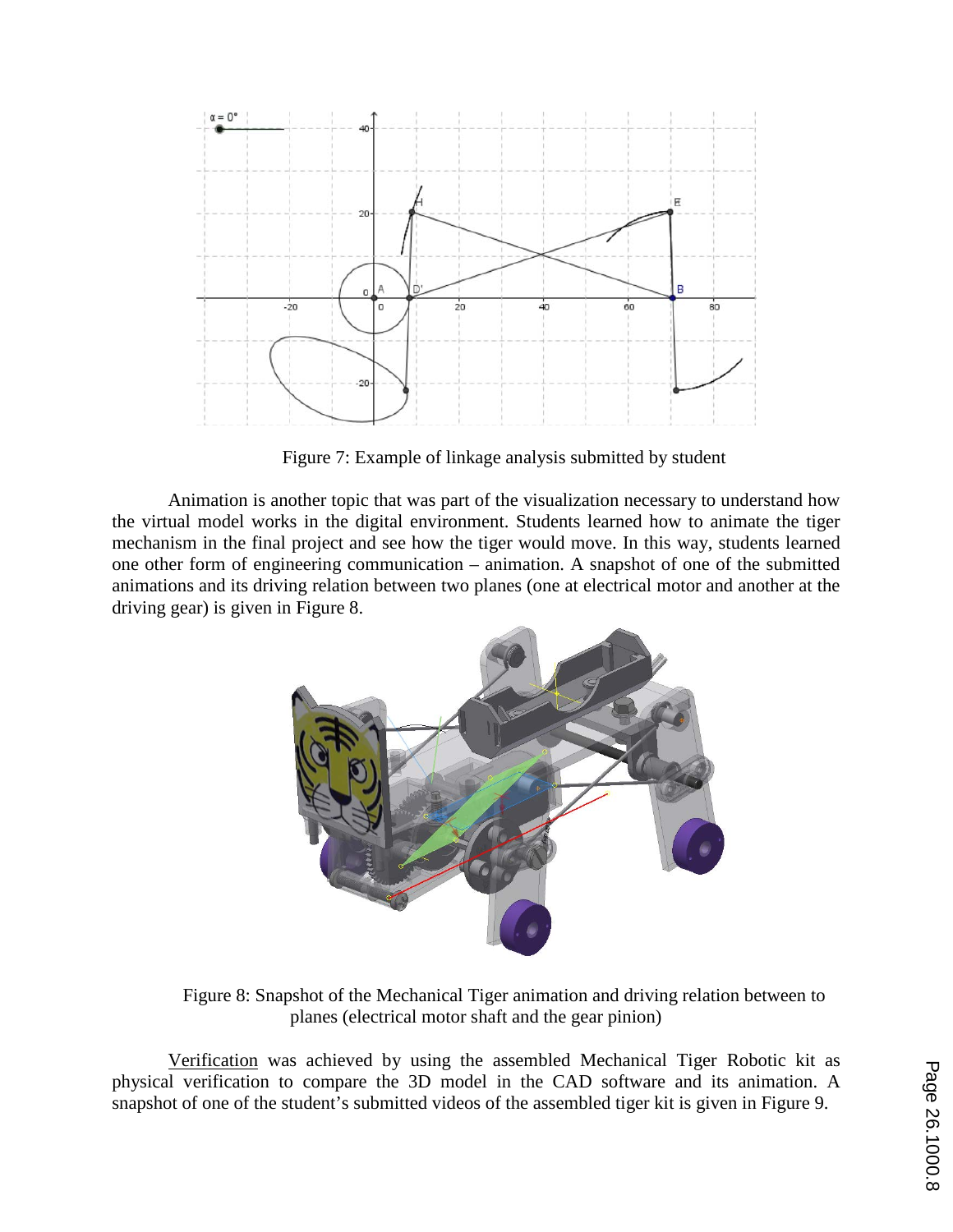

Figure 9: Movie of Mechanical Tiger kit walking submitted by a student

# **Online Training Materials for Solid Modeling Course**

Supplemental learning materials were created for students during the fall 2013 semester at University A. The YouTube channel included 14 videos in which the professor showed students modeling strategies for modeling the first 13 parts. University B students, enrolled in the fall 2014, had access to this YouTube channel and were given high-resolution videos through an online learning platform. All video materials contained sufficient help, and were actively used by the University B instructor, since it was her first time to teach this class in this CAD software. A snapshot of one tutorial is given in Figure 10.



Figure 10: Tiger Face part tutorial video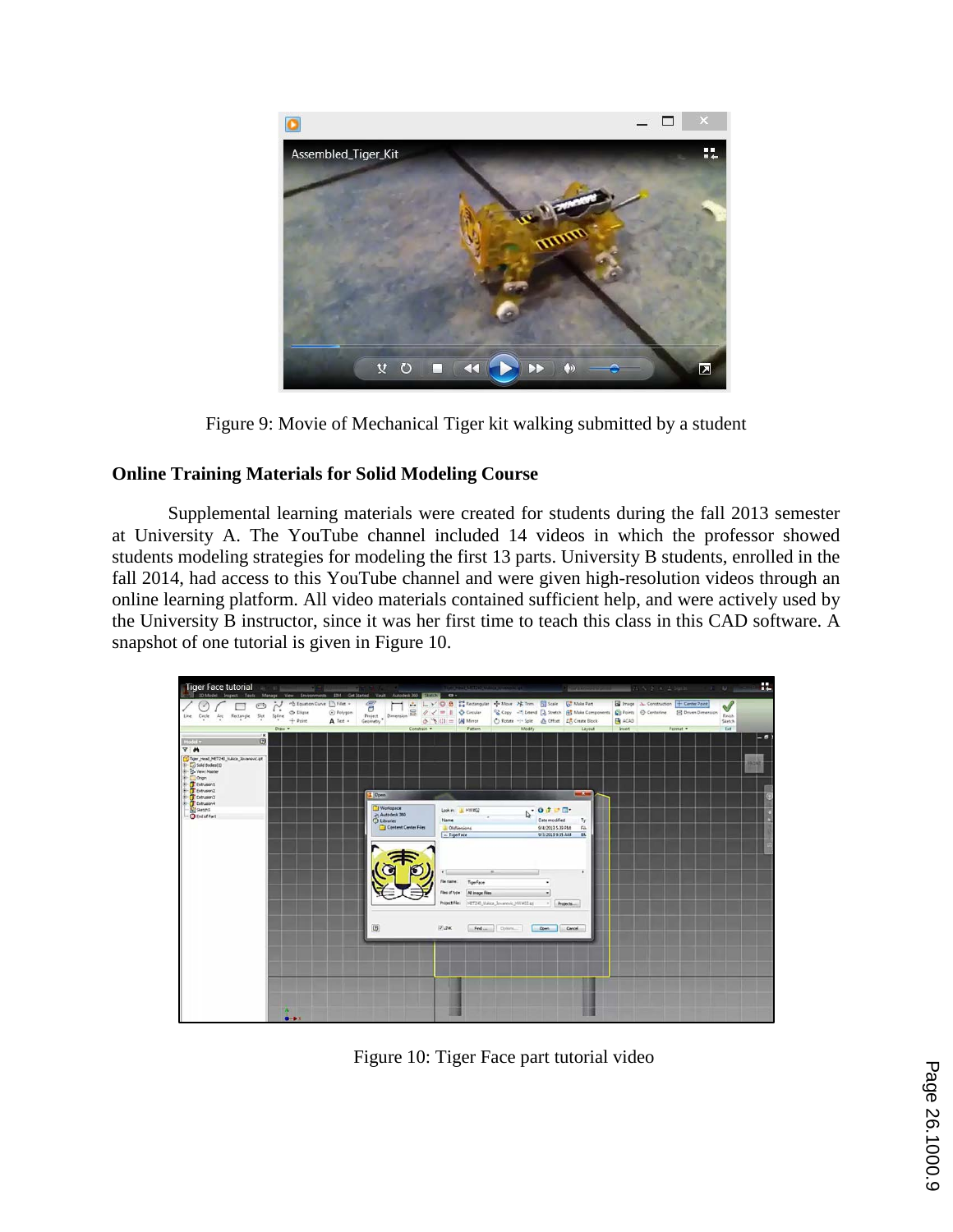# **Project Implementation**

The project presented in this paper was first implemented in a course named Computer Solid Modeling during a Mechanical Engineering Technology program in the fall 2013 at Old Dominion University, Norfolk, Virginia. A similar project under the same name, and with analogous course objectives, was taught during several semesters, starting in the fall 2014, also in the Mechanical Engineering Technology program at Purdue University, Columbus, Indiana. The official course description at Old Dominion University is: "A treatment of modern 3-D parametric solid modeling techniques including introduction of the software utilized sketching, parts and assembly creation techniques, orthographic views extraction and manufacturing drawing generation. Presentations include exploded views and animation." This course is the second engineering graphic course in the freshman year curriculum in the Mechanical Engineering Technology program. All students who are enrolled in the Mechanical Engineering Technology program are required to take this course. It usually has two sessions, each of which has around thirty students per semester. The official course description at Purdue University is: "This course is an introduction to the graphic language used to communicate design ideas using CAD. Topics include sketching, multi-view drawings, auxiliary views, pictorial views, working drawings, dimensioning practices, and section views." At Purdue University this course is listed under the Computer Graphics Technology department and named "Introduction to Autodesk Inventor". The course is required for all Engineering Technology students.

During the course at Old Dominion University, students went over hands-on activities, mostly modeling their parts during the scheduled class time. For Purdue University students, all work had to be completed individually, as well. On the first week of the semester, before starting to work on computers in CAD software, all students were required to manually assemble the Tiger Kit. Students had to show proof that their tigers were able to move. This manual assembly activity was very beneficial, providing visual help and guidance for how the same parts would work in Autodesk Inventor. This prepared them for the final project. The project was organized in a scaffolding way, with everything done during the semester included in the final project and the final assembly and mechanism. Students were required to submit all their parts in the Inventor project folder with all necessary files and as PDF files through the online learning platform, Blackboard. They were required to upload these files as a reply to the instructor's assignment, posted in the online learning platform. They were allowed to submit multiple submissions. In this way, they could keep all their work in the online learning platform and keep track of their revisions. They were expected to learn how to use the online learning environment and be accountable for their files throughout the semester. Their files would be stored securely in a Blackboard environment. They could access them from any location on or off campus, and not only from the classroom or their Google Drive space. In previous courses, instructors would always find at least one USB during the week. In this way, the online learning environment was also used as file storage, as well as a review mechanism for the professor. They turned in all their homework as compressed folders with all project files, assembly files, part files, related images, video files and PDFs. In addition, the professor could focus on grading things that were not visible through printed drawings, such as good constraining practices (fully or not fully constrained sketches), modeling strategies, and model correctness (by adding material and checking the mass). Another benefit of this kind of submission was to reduce the number of pages printed by students, since there is a printing fee associated with university printers.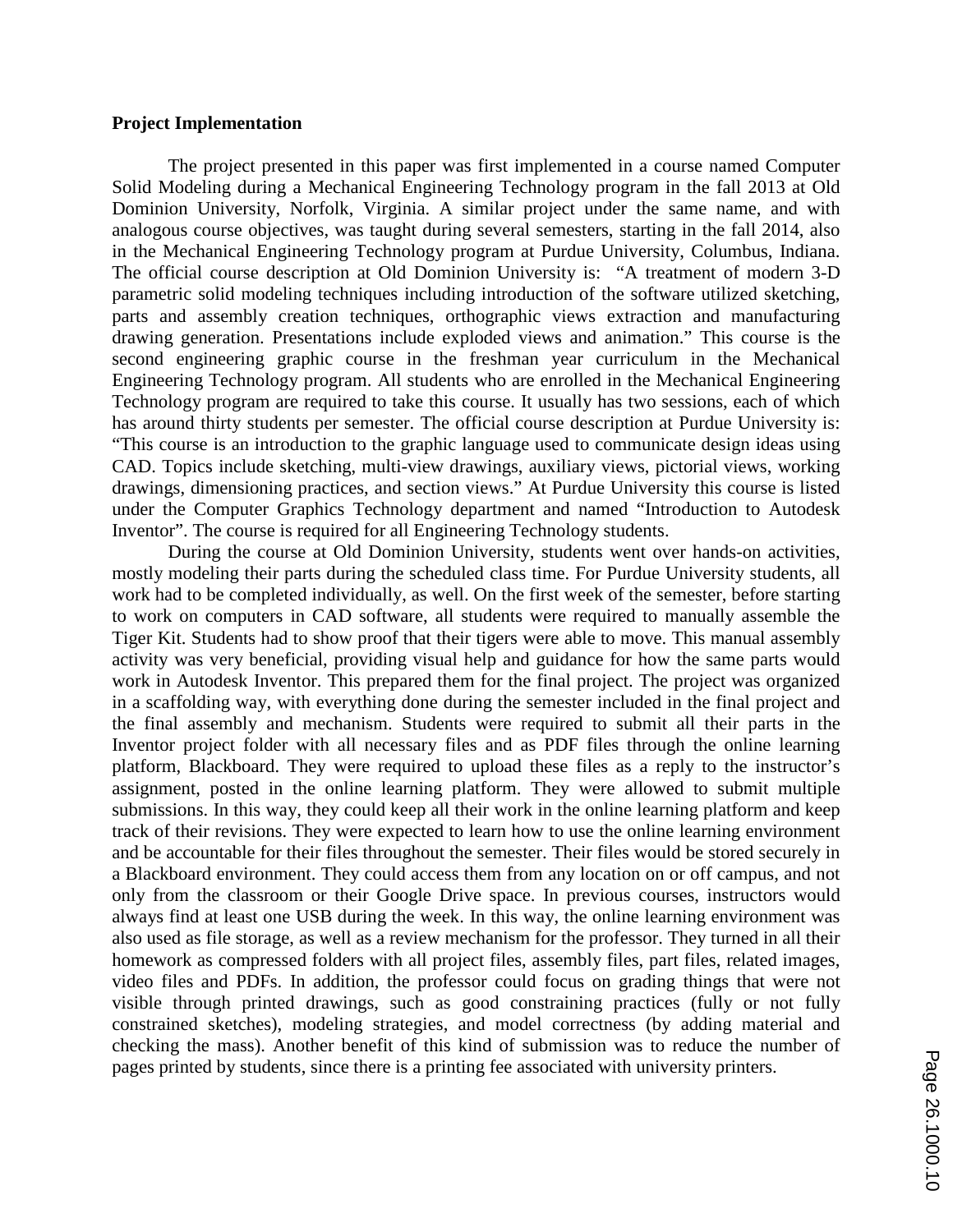In the previous course design, students had separate parts through the whole course and a final project that included a completely separate assembly. They did not have a physical assembly kit included and they did not have lectures about gears and mechanisms included in the curriculum. Although perceived as an easy course, there were various students who would take this course multiple times because they had trouble in keeping up with part modeling. Some of them commented that in this kind of course structure, when they could see where the part they are currently working fits in the larger scale, they were more motivated to complete the course.

# **Conclusion**

The main purpose of this project is to engage students in project-based learning through hands-on activities related to the Computer Solid Modeling of an assembly of a minimum of ten components; in this case seventy-four. The best way to learn engineering graphics concepts and standards is through their application on actual problems, similar to the ones encountered in engineering practice. In this way, students learn the basic rules of assembly modeling, bills of materials, and exploded views, all of which are fundamental to understanding mechanical systems. This project focused on the following outcomes: to develop fully constrained sketches; to learn how to model parts and develop engineering drawings for manufacturing; to present designs by creating new presentation files, create exploded assembly views; and to create assembly drawings, generate bills of materials, create and edit parts list, and create balloons. Hence, using geometric models in this project goes beyond the modeling. It serves as a ground for an introduction to more complex engineering knowledge, such as gears, linkages and animation. Students in this project learned how to design a mechanism in mathematical simulation software and how to create animation by transferring a motion from an electrical motor to the first gear, then to the second, and so on. In this way, they are getting pre-exposed to the design of electromechanical / mechatronics systems. It is necessary to understand how the electrical system couples to the mechanical one and how it behaves during use to successfully control it.

## **Future Implications**

The Mechanical Tiger Project that was implemented in both Universities showed effectiveness in presenting mechanical, electrical, and computer design sections as a whole process of engineering modeling. In the summer 2015, faculties of Purdue University in the Mechanical Engineering Technology department are planning to present a simplified version of this project to the homeschooled population of middle-school-aged children. This activity will be organized as a summer camp or a seminar, and will teach the students about necessary steps in engineering design. The other target of this summer activity is to attract and introduce homeschooled youth to future engineering careers in State B.

## **Acknowledgement**

The implementation of the project-based learning activities in this course were supported by Old Dominion University's Frank Batten College of Engineering and Technology's Dean's Project-Based Learning Grant – 2013, Old Dominion University, Norfolk, Virginia.